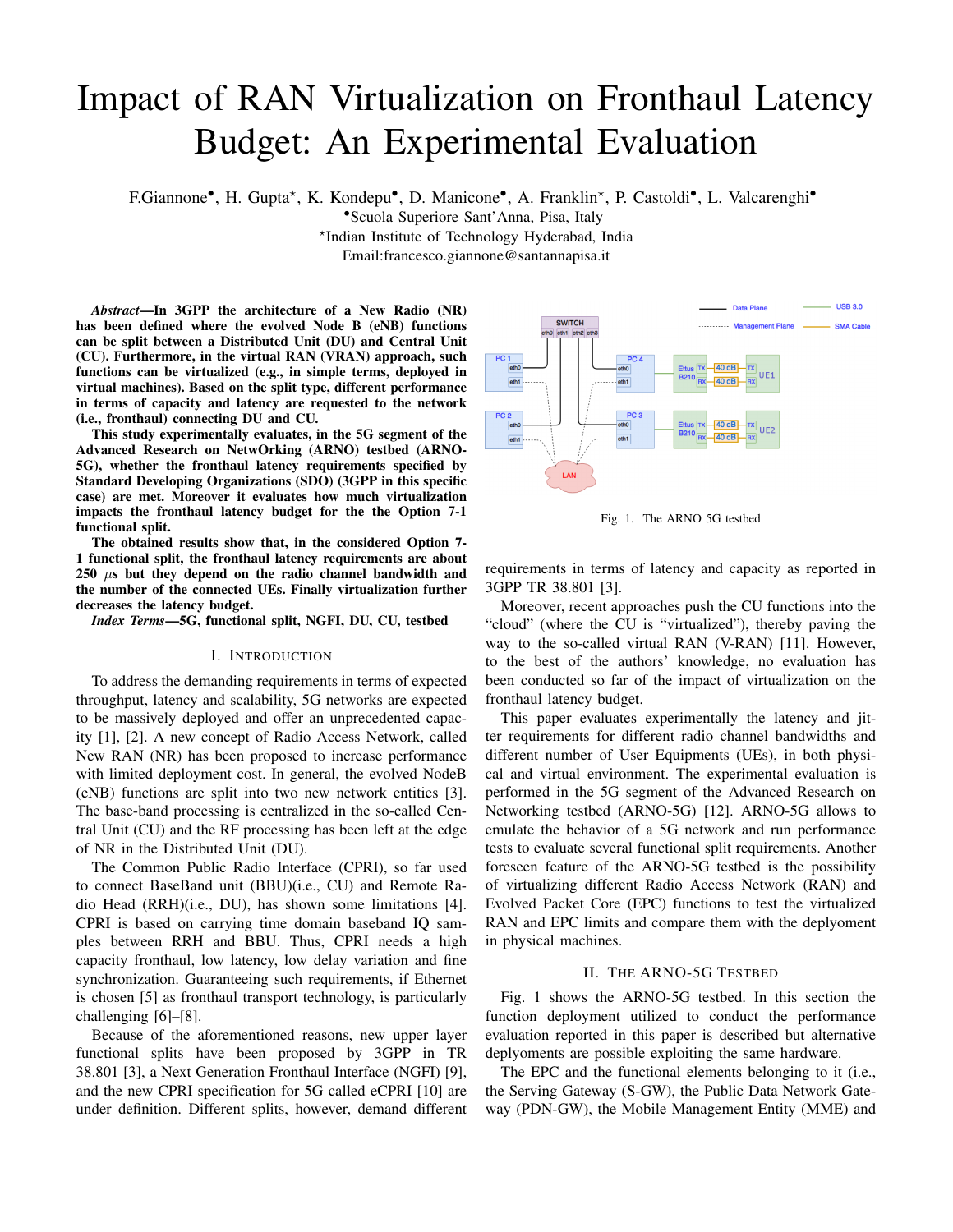the Home Subscriber Server (HSS)) are deployed in a minipc (Up-board) featuring an Intel Atom x5-Z8350 Quad Core Processor and hosting Ubuntu 14.04 LTS with a 4.7 kernel (directly precompiled by OpenAirInterface (OAI) team).

The Radio Aggregation Unit (RAU) consists of a Cisco Catalyst 2960G switch, referred to as SWITCH in Fig. 1. The RAU becomes a necessary network element because of the point-to-multipoint architecture between the CU and the DU. The RAU forwards the communication from the CU to several DUs.

The CU is deployed in a desktop server with Intel Xeon E5620 and hosting Ubuntu 14.04 with 3.19 low-latency kernel. It is connected by a 1 Gigabit Ethernet link to the EPC and by a 1 Gigabit Ethernet link to the DU as well.

The first DU (*DU1*) is deployed in a Mini-ITX featuring an Intel I7 7700 Quad Core @ 4.0 GHz and hosting Ubuntu 14.04, 3.19 low-latency kernel. This machine is connected to the CU by a 1 Gigabit Ethernet link. It is also connected through USB 3.0 link to an Ettus B210 for implementing the Radio Frequency (RF) front-end.

The second DU (*DU2*) is deployed on a desktop computer with an Intel i7 4790 @ 3.60 GHz and hosting Ubuntu 14.04 with 3.19 low-latency kernel. Also the *DU2* is connected through USB 3.0 link to an Ettus B210 for implementing the RF front-end. The Ettus B210 USRP device is a fully integrated, single-board, Universal Software Radio Peripheral (USRP) platform and acts as radio front-end performing Digital to Analog and Analog to Digital Conversion (DAC/ADC).

The UEs (ie., *UE1* and *UE2*) consists of Huawei E3372 LTE dongles. The dongles support LTE category 4 and Frequencydivision duplexing (FDD) communication systems in the following bands: 900 MHz, 1800 MHz, 2100 MHz and 2600 MHz.

The utilized mobile network software is the OpenAirInterface (OAI) by Eurecom. The current OAI platform includes an implementation of 3GPP LTE Release 10 for UE, eNB, MME, HSS, S-GW and PDN-GW on standard Linux-based operating system. In particular, the OAI software stack of the LTE protocol provides different layers such as PHY, RLC, MAC, PDCP and RRC. The latest OAI development branch was used to evaluate the considered scenarios.

Moreover, OAI platform provides C-RAN based functional split evaluation. The functional splits implemented by the OAI platform are the IF5 and IF4.5 also known as Option 8 and Option 7-1 in the 3GPP terminology [3]. In our study we consider a signal bandwidth equal to 5 MHz and 10 MHz, corresponding to 25 and 50 Physical Resource Blocks (PRBs) with the Option 7-1 scenario. In such split in the uplink direction, Fast Fourier Transform (FFT), Cyclic Prefix (CP) removal and possibly Physical Random Access Channel (PRACH) filtering functions reside in the DU and the rest of PHY functions reside in the CU. In the downlink direction, Inverse Fast Fourier Transform (IFFT) and CP addition functions reside in the DU, the rest of PHY functions reside in the CU. In other word, the Option 7-1 functional split is made before/after the resource mapping/demapping respectively.

## III. PERFORMANCE EVALUATION PARAMETERS AND EVALUATION SCENARIOS

This paper evaluates experimentally the maximum latency (i.e., the one way delay between DU and CU) and jitter (i.e., packet delay variation) that Option 7-1 functional split can tolerate in the fronthaul, referred to as allowable latency budget and allowable jitter budget respectively.

The latency and jitter experienced along the fronthaul link is emulated by means of the linux utility traffic control *tc*. The *tc* utility is capable of increasing the delay and jitter that a packet experiences on a link by storing it in the output interface for a specified amount of time before its transmission on the link. A delay *d0* is applied to the ethernet interface of the machine in which the DU is deployed and a delay *d1* is applied to the ethernet interface of the machine in which the CU is deployed. In this way a one-way latency is inserted in the fronthaul link. For reaching the allowable latency budget, *d0* and *d1* are varied with steps of 10  $\mu$ s following an uniform distribution. Regarding the allowable jitter budget instead, *d0* and *d1* are varied with steps of 5  $\mu$ s following a normal distribution, in two different scenarios. In the first one we set the latency close to the allowable latency budget and we varied the jitter in order to understand if the jitter could cause a reduction of the threshold. In the second we fixed the latency quite far from the allowable latency budget and the variation of the jitter values was made to understand if jitter could be an additional constraint for the fronthaul.

For Option 7-1 split the one-way latency constraint specified by 3GPP is 250  $\mu$ s [3], mainly due to the 4 ms limit of the Hybrid ARQ (HARQ) [13]. However, no jitter constraint is specified. In the performed experimental evaluation different scenarios are considered as described as follows.

Fig. 2 shows the considered Scenario 1, where a single DU is connected to a single CU through RAU. It is worth mentioning that NGFI can support point-to-multipoint topology between CU and DU, thus a new element is required. It is called RAU which can interface with CU and carries transport for several DUs [14]. In this scenario, we bind a single interface with a single UDP port number and all the RAN and EPC functional elements are run on physical machines.

Fig. 3 shows Scenario 2 in which two DUs are connected with a single CU. In order to deploy such scenario we bind a single interface at CU using different port numbers to serve two different DUs at the same time. Even in this scenario, all the RAN and EPC functional elements are run on physical machines. The two DUs are in this scenario running on two different physical machine, as depicted in the block diagram



Fig. 2. Scenario 1: Single DU and Single UE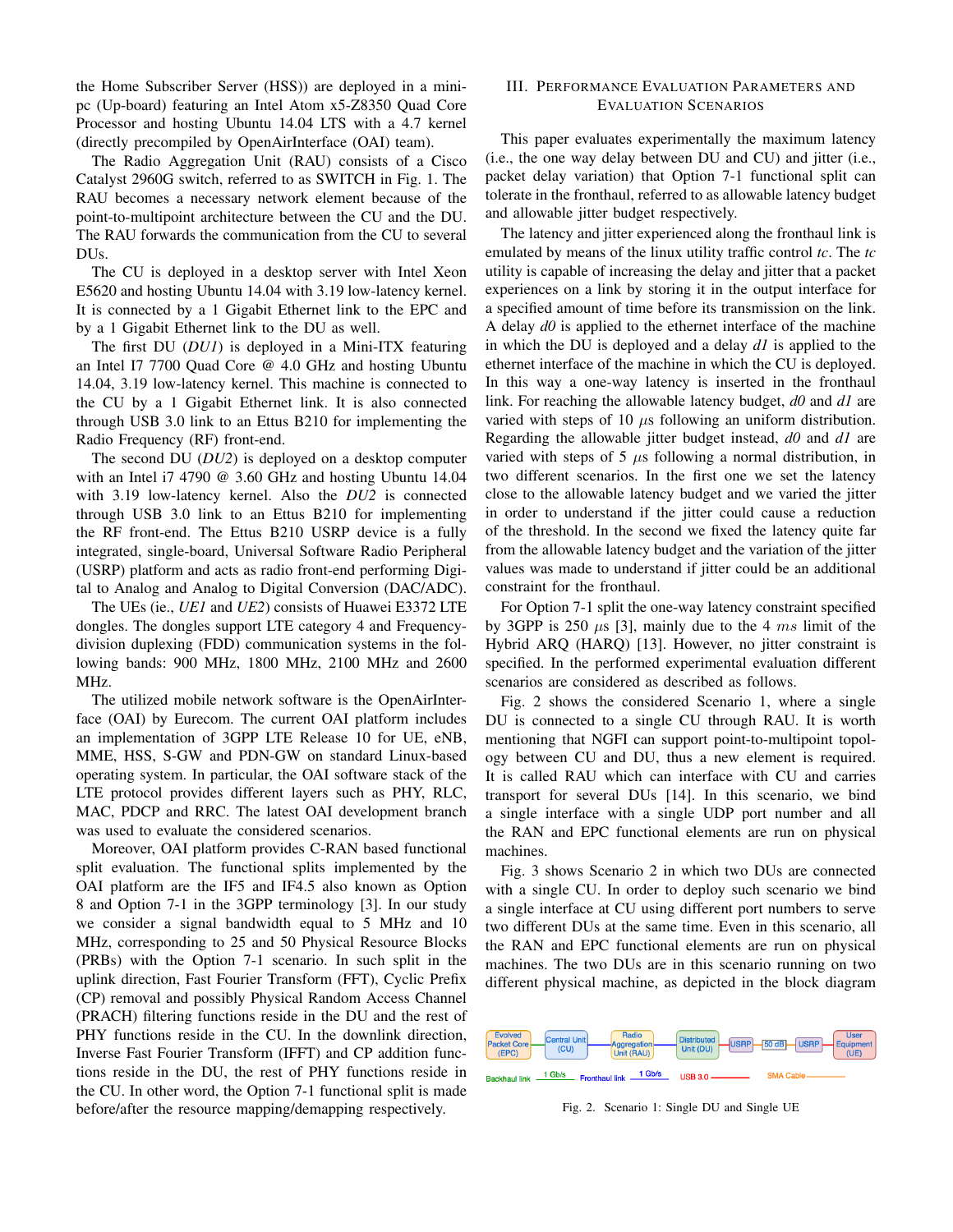in Fig. 3. If two instances are needed on a physical machines (e.g., CUs ) two processes are run.



Fig. 3. Scenario 2: Multiple DUs and Multiple UEs



Fig. 4. Scenario 3: virtualization of CU and EPC

Fig. 4 shows the virtualized CU and EPC setup by exploiting JuJu orchestration framework and OAI platform [15], [16]. In particular, the set of Charms (network services) managed by JuJu performs the functional split option 7-1 as specified in 3GPP [3]. This experimental setup contains different Charms such as: MYSQL database, OAI-HSS, OAI-MME, OAI-Serving/Packet Gateway for the EPC, OAI-eNB configured to act as a CU and OAI-DU with attached USRP radio frequency frontend. Each of these services is executed inside virtual machines (running Ubuntu 16.04), exploiting VirtualBox tool, except for the DU which runs in a physical machine, a MiniITX with Intel I7 7700 Quad Core @ 4.0 GHz running Ubuntu 14.04.

In all the aforementioned scenarios the UEs are static and connected to the DU through coaxial cables with 40 dB attenuation. The other experimental parameters are shown in Table I.

#### IV. EXPERIMENTAL RESULTS

In this section the allowable latency and jitter budgets are evaluated. To calculate the allowable latency and jitter budgets, we use the *tc* command to add delay to network interfaces and

TABLE I EXPERIMENTAL PARAMETERS

| Parameter                      | Value           |
|--------------------------------|-----------------|
| <b>Experiment Duration</b>     | 100000 TTIs     |
| <b>Frame Duration</b>          | $10 \text{ ms}$ |
| Duplexing Mode                 | FDD             |
| PHY Layer Abstraction          | NO.             |
| Number of DU <sub>s</sub>      | 2               |
| Number of UEs                  | 2               |
| Inter Departure Time (IDT)     | 1 <sub>ms</sub> |
| Carrier Bandwidth 5MHz, 10 MHZ |                 |

TCP traffic is generated by using *iperf* tool to check the UE connectivity stability.

Fig. 5 shows the allowable latency budgets for the considered Scenario 1, Scenario 2 and Scenario 3 with different signal bandwidth values (i.e., 5 MHz and 10 MHz). In the Scenario 1, the allowable latency budgets are 230  $\mu$ s for the 5 MHz bandwidth and 170  $\mu$ s for the 10 MHz bandwidth. Whereas in the Scenario 2, the allowable latency budgets are 210  $\mu$ s for 5 MHz bandwidth and 130  $\mu$ s for the 10 MHz bandwidth. In Scenario 3, the allowable latency budget is 40  $\mu$ s for 5 MHz signal bandwidth. Thus the maximum fronthaul latency that can be tolerated is very low when compared to CU in physical machines. It depends on VM core capacity and other VM parameters as well. Note that, in Scenario 3 with 10 MHz signal, the UE is not capable of communicating with the EPC because the large number of samples cannot reach the CU on time due to encapsulation delay and transit time across the RAU. The dependence on the signal bandwidth is due to the heavier processing required by the higher number of utilized PRBs. The dependence on the number of CU is similarly due by the higher number of processes running in the same machine.



Fig. 5. Fronthaul Allowable Latency Budget in the Scenario 1, Scenario 2 and Scenario 3

Latency requirements for different functional splits to serve high capacity NR architecture have been specified in the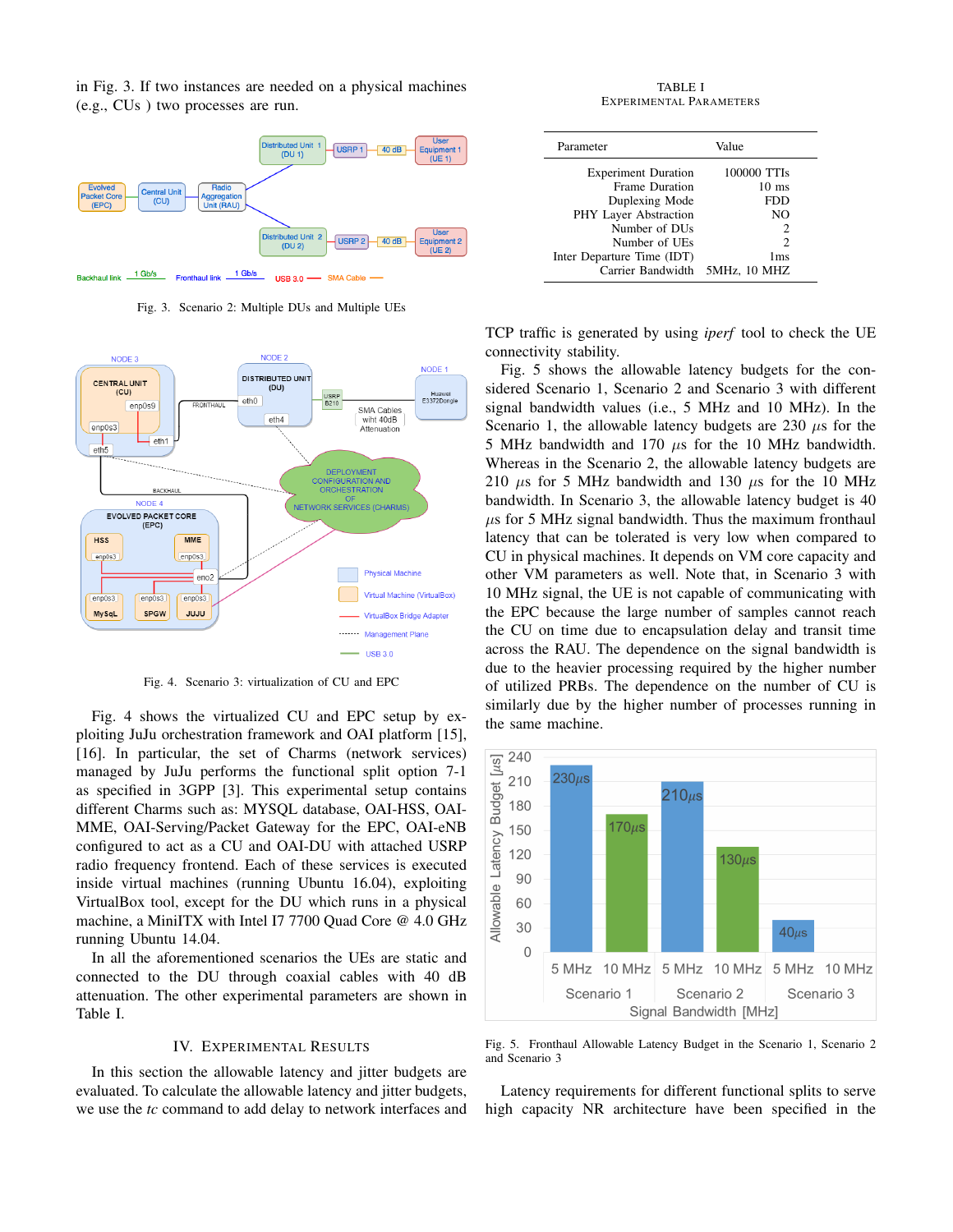3GPP [3]. However, it is not clear how different functional splits can be affected by jitter. Thus, the second set of experiments aims at investigating whether the jitter impacts the allowable latency budget found in the first set of experiments. In the considered experiments, we vary the jitter while keeping the fronthaul latency fixed and within the above allowable latency budget.

Fig. 6 shows the obtained jitter results in Scenario 1, Scenario 2 and Scenario 3. In particular, in Scenario 1 the latency is set to 220  $\mu$ s for the 5 MHz and is set to 160  $\mu$ s when a 10 MHz signal bandwidth is considered. The obtained allowable jitter budget in this case is equal to 35  $\mu$ s and 30  $\mu$ s for the 5 MHz and 10 MHz signal bandwidth, respectively.

For Scenario 2, the experiments are carried out by setting a fixed latency on the fronthaul link equal to 200  $\mu$ s and 120  $\mu$ s for 5 MHz and 10 MHz, respectively. The allowable jitter budget is equal to 30  $\mu$ s for the 5 MHz and 25  $\mu$ s for the 10 MHz as depicted in Fig. 6.

In Scenario 3, the experiments are carried out by setting a fixed allowable latency on the fronthaul link equal to 30  $\mu$ s for 5 MHz signal bandwidth. The obtained allowable jitter budget is 20  $\mu$ s. Note that, even in this case, for 10 MHz the UE cannot connect.

Therefore by comparing the results reported in Fig. Fig. 5 and in Fig. 6 it can be deducted that jitter negligibly impacts the allowable latency budget.



Fig. 6. Fronthaul Allowable Jitter Budget with a latency close to the Limit in Scenario 1, Scenario 2 and Scenario 3

To observe the sole impact of jitter on the fronthaul link, that is to find the allowable jitter budget, the latency value is set far from the allowable latency budget depicted in Fig. 5. The obtained results are shown in Fig. 7 for Scenario 1, Scenario 2, and Scenario 3. In both Scenario 1 and Scenario 2, the latency is set to 100  $\mu$ s and 50  $\mu$ s for signal bandwidths 5 MHz and 10 MHz, respectively. In Scenario 1, the obtained allowable jitter budgets are 30  $\mu$ s and 25  $\mu$ s for 5 MHz and 10 MHz signal bandwidth, respectively. Whereas, in Scenario 2, the obtained allowable jitter budgets are 35  $\mu$ s and 40  $\mu$ s for 5 MHz and 10 MHz signal bandwidth, respectively. In Scenario 3, the experiments are carried out by setting a fixed latency on the fronthaul equal to 20  $\mu$ s for 5 MHz signal bandwidth. The obtained jitter budget is  $25 \mu s$ , and no communication was observed in case of 10 MHz signal bandwidth.



Fig. 7. Fronthaul Allowable Jitter Budget with a latency from the Limit in Scenario 1, Scenario 2 and Scenario 3

From the presented results, we can observe that when the jitter overcomes a certain threshold DU and CU are not capable of communicating. Indeed, the jitter cannot be higher than 40  $\mu s$  because, if the jitter is large, the are periods in which not enough samples (i.e., modulation symbols) can be delivered to the PHY layer.

#### V. CONCLUSIONS

This paper presented the experimental evaluation of the impact of virtualizing eNB functions on the fronthaul latency budget. It also showed the maximum sustainable fronthaul jitter. The experimental evaluation was performed in a testbed utilizing OpenAirInterface as mobile network software, desktop computers, and USRPs.

Results showed that by increasing the instances of CU running in the same machine the allowable fronthaul latency budget decreases of some tens of microseconds due to the higher number of computations required in the same machine. Similarly, but in the order of more than fifty microseconds, it happens if the signal bandwidth increases. Moreover, if eNB functions are run in virtual machines the allowable latency budget further decreases, in the order of hundreds of microseconds, due to the higher number of computations required by the virtualization engine. Finally, the fronthaul jitter evaluation showed that jitter negligibly impact the allowable latency budget. However, the allowable jitter budget is in the order of tens of microseconds in all the considered scenarios.

#### ACKNOWLEDGMENT

This work has been partially funded by the EU H2020 5G-Transformer Project (grant no. 761536).